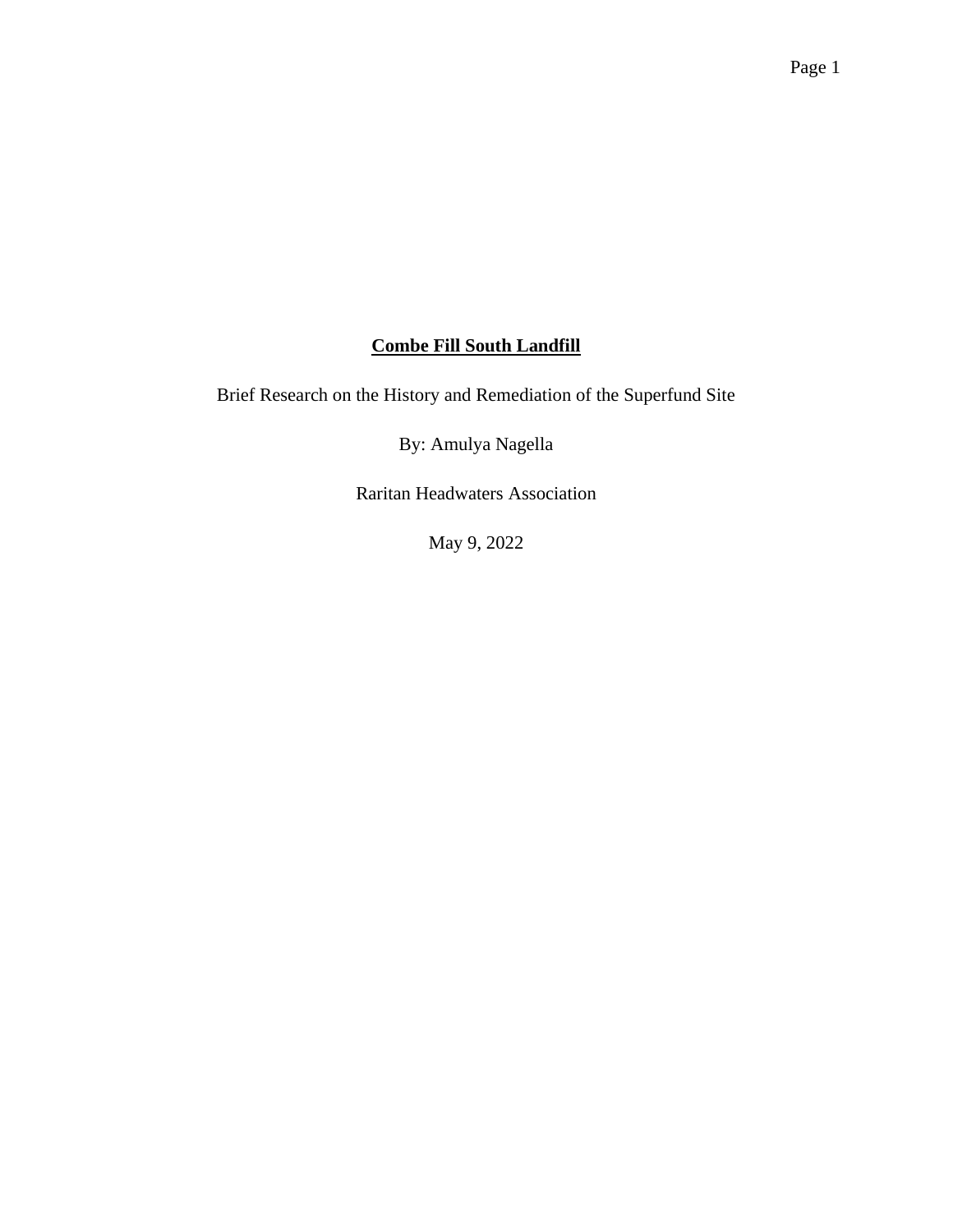# **Table of Contents**

| <b>Abstract</b>                                                           | Error! Bookmark not defined. |
|---------------------------------------------------------------------------|------------------------------|
| <b>Background of the Landfill</b>                                         | 3                            |
| <b>Public Water Supply Extension</b>                                      | $\overline{4}$               |
| <b>Investigative Studies and Site Characterization</b>                    | 6                            |
| Initial Remedial Investigation/Feasibility Studies (RI/FS)                | 6                            |
| Groundwater Flow - Overburden and Bedrock Aquifers                        | 7                            |
| Geology and Hydrology                                                     | 8                            |
| <b>Recent RI/FS Studies</b>                                               | 9                            |
| <b>Contaminants of Concern and Health Hazards</b>                         | 10                           |
| <b>Remediation of the Site and Current Status</b>                         | 11                           |
| Pump and Treat Systems or Groundwater Extraction Treatment (GWET) Systems | 11                           |
| <b>Current Status of Remedial Actions</b>                                 | 12                           |
| <b>Conclusion</b>                                                         | 14                           |
| Appendix                                                                  | 15                           |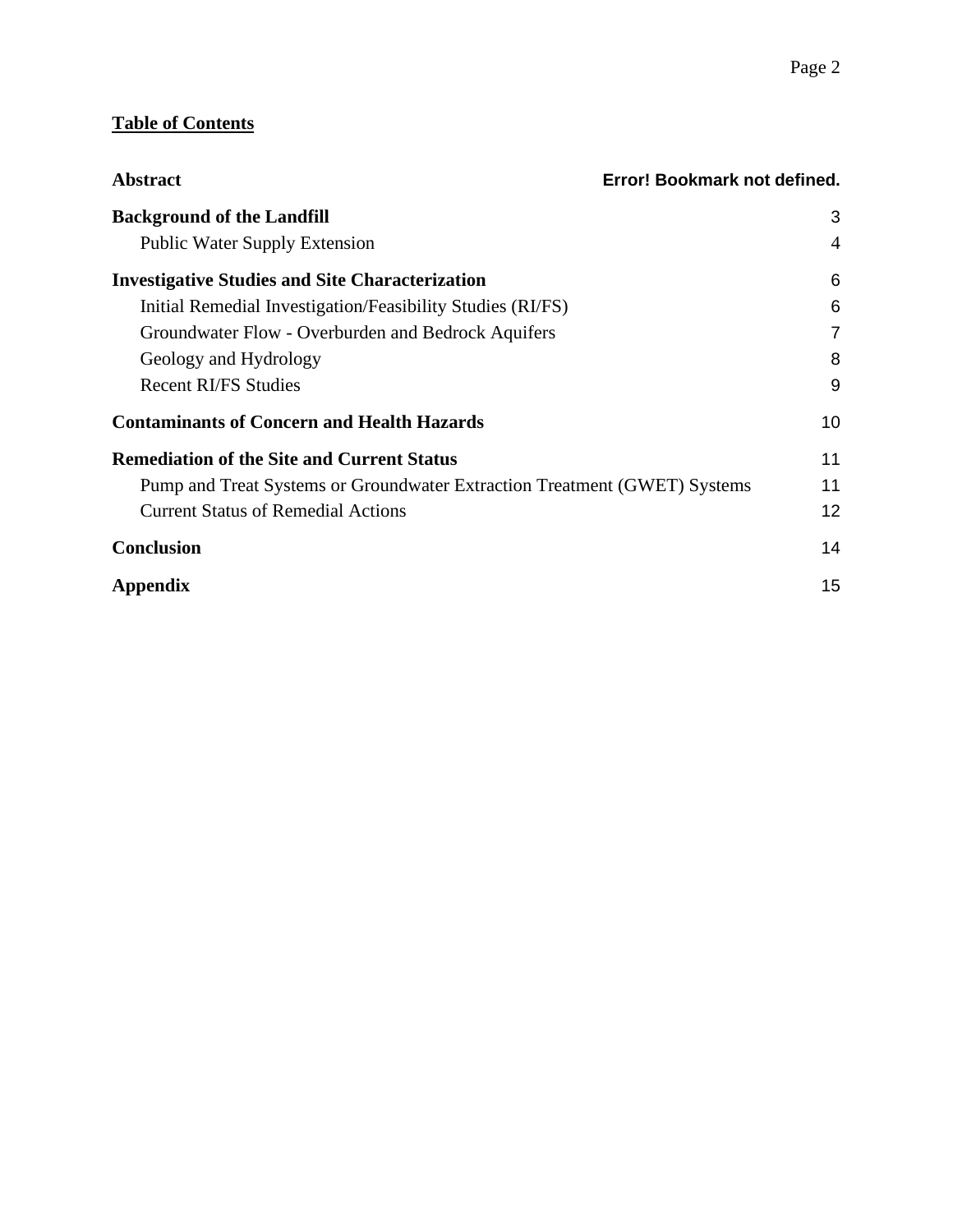#### **Abstract**

<span id="page-2-0"></span>One of the most common EPA Superfund selected sites in the US seem to be groundwater contaminated sites. It is always easier to dump waste and pollute sites than to clean it up. During the mid to late 90s, this Combe Fill South Landfill was exposed to some hazardous chemical dumping without any care for the impact on the land and groundwater. These chemicals leaked their way into the aquifers underground and it is still impacting the groundwater, surface water, sediment/soil, and residents within the area. The common groundwater remediation method, pump and treat systems, has been implemented onto the site since early 90s and has been monitored and updated since. Recently, a record of decision was passed by the EPA to establish a long-term monitoring remediation system for the site to continue to treat and monitor the contaminated groundwater. With all the updates and improvements to the remediation system, the duration of the remediation period is unpredictable.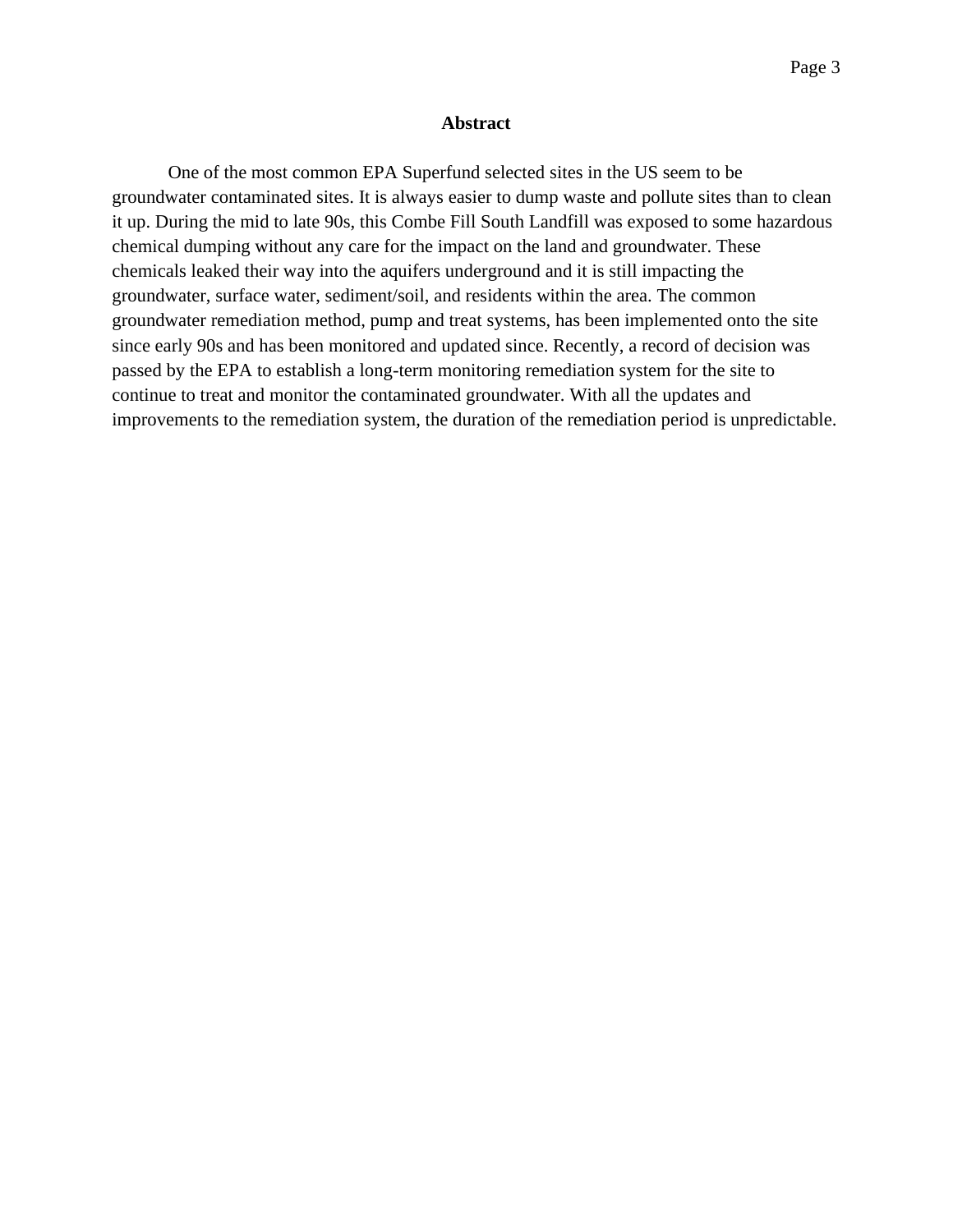#### **Background of the Landfill**

The Combe Fill South Landfill operated as a landfill from 1948 to 1978 by a company named Chester Hills, Inc with being licensed for domestic non-hazardous municipal and corporate solid wastes. In 1978, Combe Fill Corporation (CFC) bought the site and continued operating the landfill until 1981. The landfill generally accepting the following wastes during these 40 years: "household wastes, personal care products, pharmaceutical products, calcium oxide, crushed containers of paints and dyes, aerosol product canisters, industrial wastes, dead animals, sewage sludge, septic tank wastes, chemicals, waste oils, and possibly asbestos" [1]. From 1973-1981, there were violations in the maintenance of the landfill. (especially disregarding the placement of residual soil layer on the waste dumping). During this time, there was suspicious material being dumped into the landfill during off-hours at night that contained hazardous chemicals where barrels of waste were buried across the site [2]. CFC was not able to meet New Jersey's solid waste regulations. By 1981, CFC was seized for not being able to meet New Jersey's solid waste regulations and filed for bankruptcy.

Soon after the site was shut down and NJDEP ordered to stop sending waste to the landfill. After water sampling and testing from private NJDEP wells, it was discovered that some of the wells were contaminated with volatile organic compounds (VOCs). Considering that this landfill area is semi-rural with fishing places, horse farms, grain and vegetable crops, and 350 homes, this contamination was an immediate concern.

By 1983, the site was selected as a superfund site by the EPA and the State for a remedial investigation and Feasibility Study (RI/FS) which was conducted from 1984-85 by the NJDEP that helped identify contaminants/chemicals of concern (COCs) in the groundwater. These studies helped in understanding the extent of the contamination in the aquifers and in making decisions on the best remedial actions to implement on the site. In 1986, CFS signed an ROD agreement for the remedial actions implemented onto the site.

During soil investigations in December 2003 and June 2004, (that involved field reconnaissance, drilling operations and test pit excavations) it was revealed that large amounts of pharmaceutical wastes, PCPs, and 55-gallon drums of hazardous wastes were buried within the northern edge of the site. Some barrels were buried right outside the landfill boundary; this area has later become known as the North Waste Cell.

#### <span id="page-3-0"></span>Public Water Supply Extension

Ever since the results of water samples in early 1980s indicated contamination of VOCs, it was declared that an area of 62 homes (expanded to 325 homes by 1989) by "Schoolhouse Lane, Parker Road, and part of Old Farmers Road" would need alternative water supply [1]. Early 1990s sampling indicated that only a few homes were impacted than originally predicted. Therefore, the waterline extension plan was deferred, and POET systems were installed to 32 homes in the vicinity of the site and were checked 1-4 times a year. Later when 1,4-dioxane was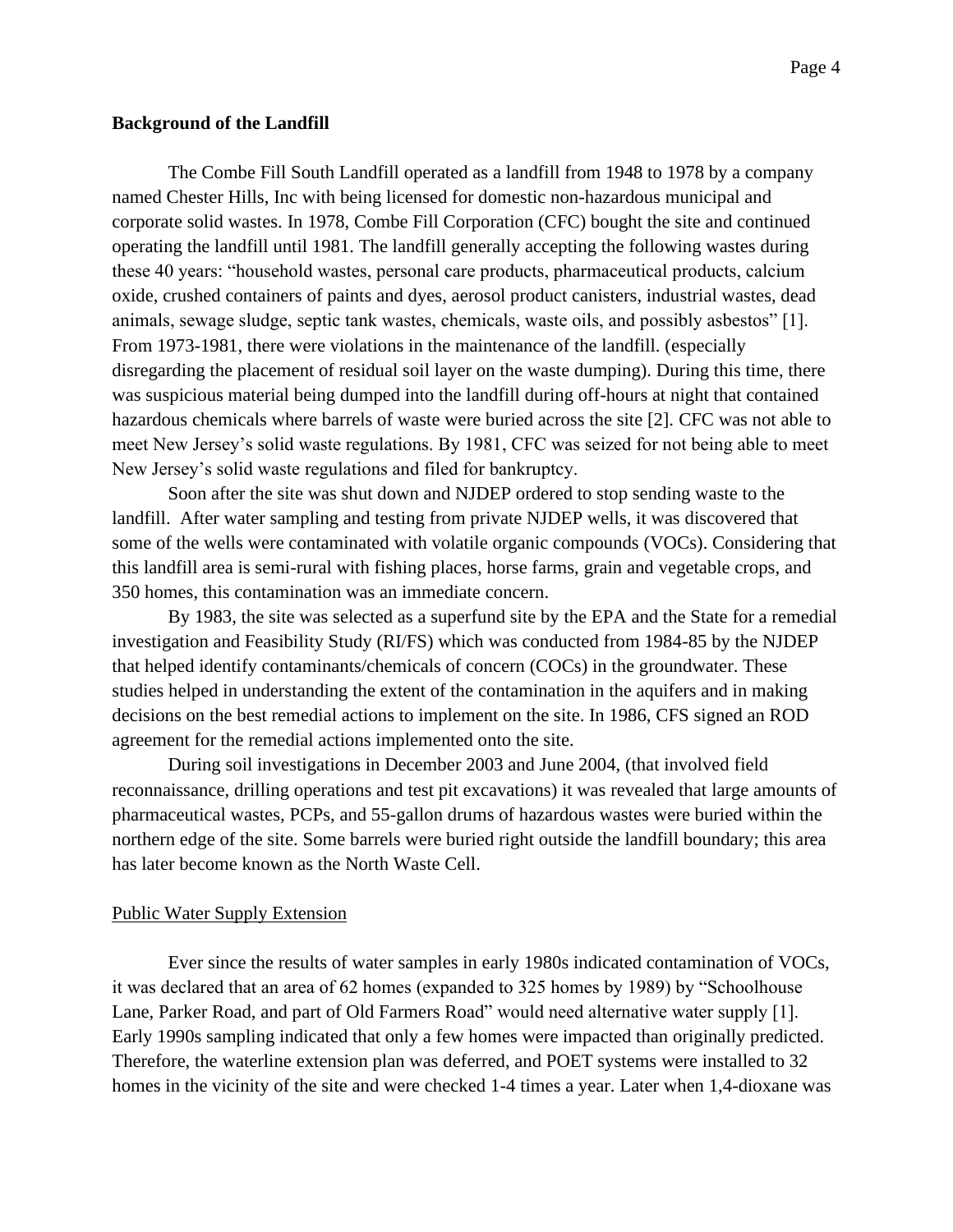first detected in 2008, the need for an alternate water supply was again reinforced because POET systems were ineffective in treating 1,4-dioxane as shown in NJDEP investigations. Experiments and analyses failed to develop effective treatment systems for reducing 1,4-dioxane levels in the water.

In January 2011 EPA conducted a residential well investigation within the area. 213 potable water samples were collected from 160 homes (in Chester and Washington Townships). In June 2011 75 samples from 52 homes and the landfill treatment plant were collected. Tests and analytical results of the residential well investigation indicated that 13 homes in the North and East of the site had high levels of 1,4-dioxane concentrations (well above 3 μg/L).

In April 2011, EPA developed a treatment system to reduce 1,4-dioxane concentrations incorporating a combination of ozone addition and UV radiation. During the testing of the system, it indicated about 50% reduction in 1,4-dioxane concentrations and if the process was done multiple times, about 99% removal of the contaminant was shown to be possible. This was a feasible interim measure that was implemented until the alternative water extension supply could be constructed.

Designs for the waterline extension project were created around 2011-2012, permits were established by 2013, and it was fully constructed by July 2015. This waterline was provided for 79 total connections of residences and businesses that were affected by the groundwater contamination.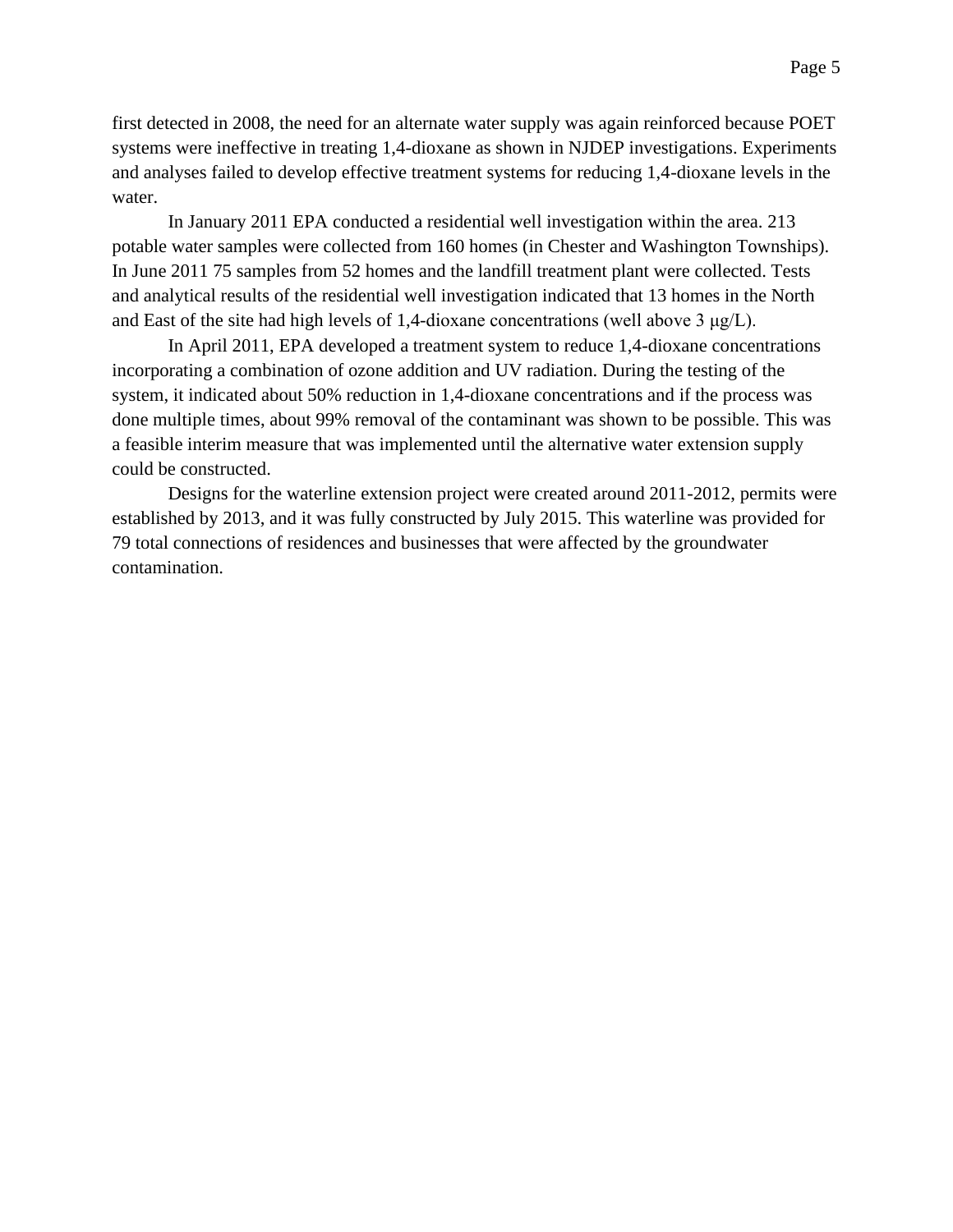### <span id="page-5-0"></span>**Investigative Studies and Site Characterization**

#### <span id="page-5-1"></span>Initial Remedial Investigation/Feasibility Studies (RI/FS)

After initial RI/FS studies in early 1980s and 1990s, two main operable units were established to focus on remedial actions. They are shown in the figure below as OU1 and OU2 [5].

Figure 1. The Operable Units 1 and 2 areas and the landfill property areas are shown [5].



The remedial investigations for OU1 were conducted from 1984-1985 by the NJDEP in which the main COCs were identified. By 1986, the ROD regarding the remediation process for the OU1 area was signed. This plan includes:

(1) alternate waterline supply for nearby homes,

(2) landfill capping with synthetical material or clay (preventing surface water or rainwater from absorbing through the contaminated site soil),

(3) installation of a landfill gas collection and treatment system,

(4) surface water and stormwater collection system,

(5) installation of a groundwater and leachate extraction and treatment system (water is then discharged into local waterways–Trout Brook), and

(6) environmental monitoring (further RI/FS studies to monitor the contaminant concentrations in the aquifer).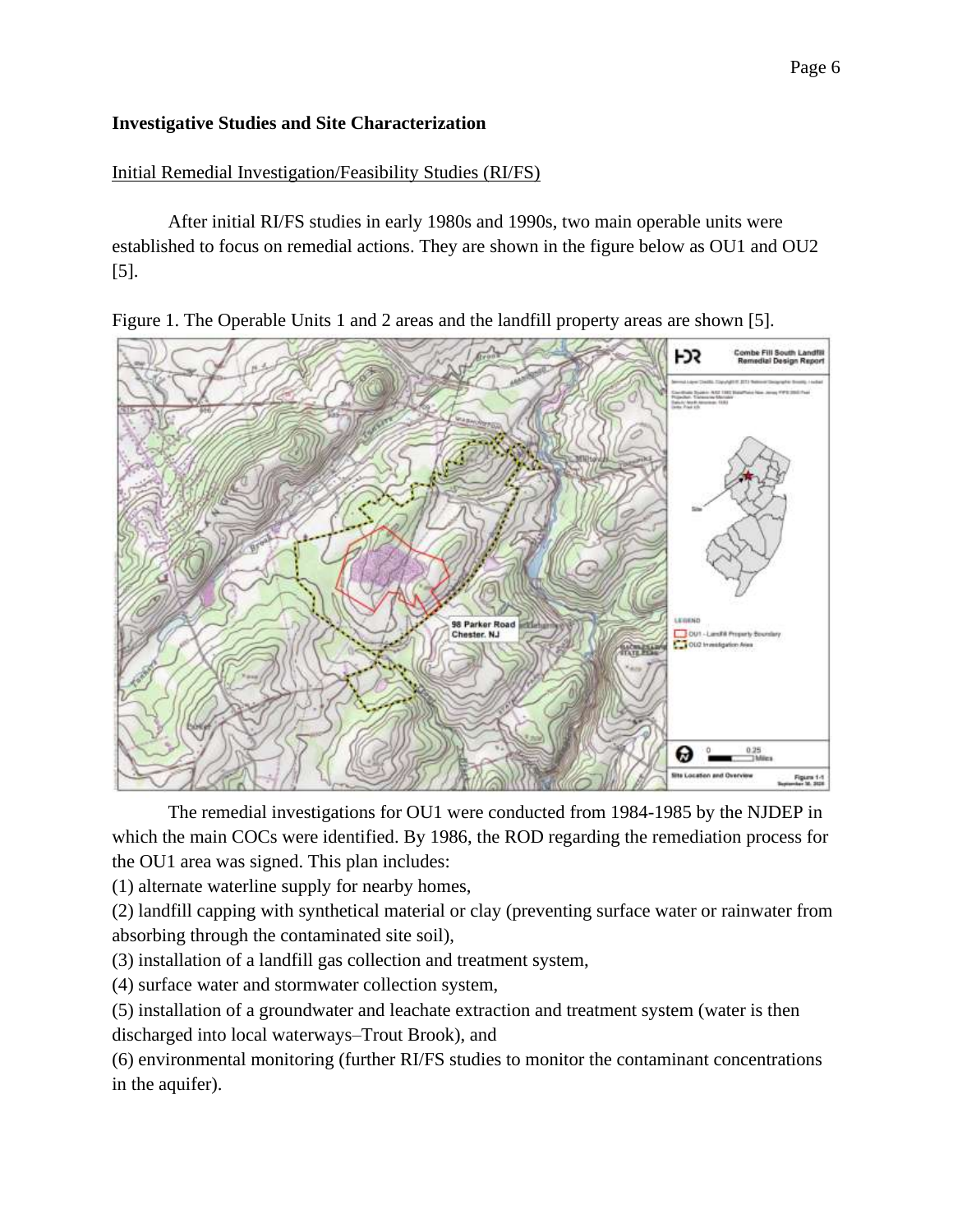The landfill capping (2) and surface water collection system (3) were completed by the NJDEP from 1996-97. The target identified COCs at the time of the study were benzene, TCE, DEHP, alpha-BHC, lead, arsenic, and chromium. 1,4-dioxane was added to the COC list after it was discovered in 2011.

# <span id="page-6-0"></span>Groundwater Flow - Overburden and Bedrock Aquifers

The landfill area lies over two main aquifers, the overburden or shallow aquifer and the bedrock aquifer. Much of the overburden aquifer has been contaminated with the landfill disposed wastes and is heavily monitored by groundwater sampling and testing to understand the plume of the contamination within the aquifer. While there are less bedrock wells, it is also being monitored frequently to prevent the contaminants from leaking through the overburden.

Figure 2. Shows the cross section of the groundwater table  $(\nabla)$ , overburden aquifer, bedrock aquifer, and their drilled wells.



Overburden aquifer groundwater flow components:

(1) Horizontal flow of groundwater flows outward from the site and "follows topography towards surface water bodies" [1],

(2) Groundwater flow in the overburden and bedrock interface (from the higher to lower top of the bedrock surface)

(3) Vertical flow is mainly by the steep dipping bedrock fractures towards the bedrockoverburden interface. Downward flow in the overburden and bedrock aquifers occur at the landfill site and the immediate nearby area. Upward flow occurs in the surrounding streams by the site.

(4) The bedrock aquifer flow can be predicted to be similar to the overburden flow.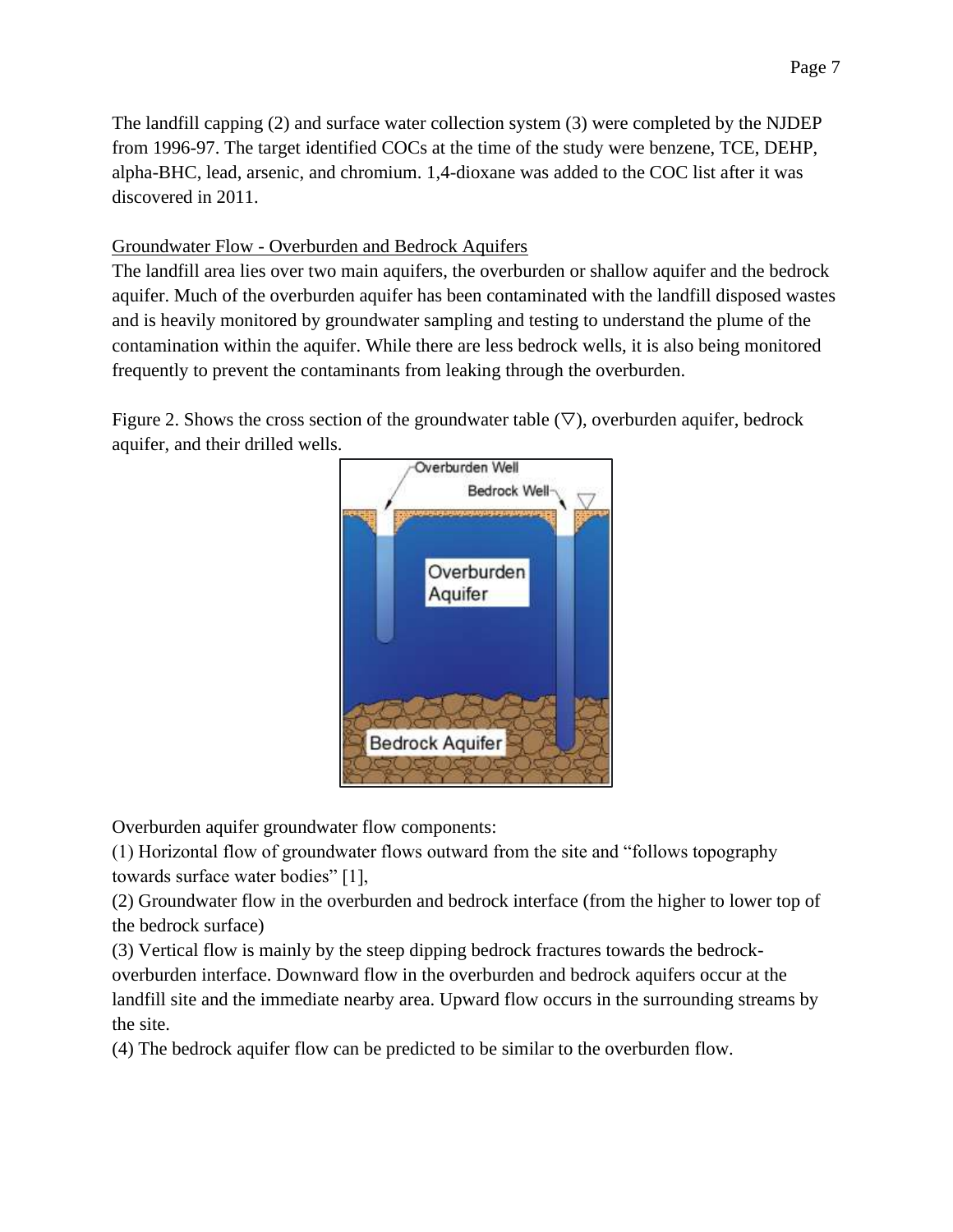\*Figure 3. Depicts the overburden groundwater flow direction. Helps to understand the transport of contaminants within the aquifer.



\*Except for the landfill borders, all the data points and lines are approximated from EPA documents.

#### <span id="page-7-0"></span>Geology and Hydrology

Field studies were also performed to understand the geology and hydrology of both the overburden and bedrock aquifers. Generally, landfills affect the soil above aquifers making them to be more permeable and allowing an increase in the absorption of water and if any contaminants get through. Geology tests show that the highly permeable soil and saprolite in the overburden aquifer are responsible for most of the infiltration of precipitation and leachate from the landfill into the groundwater (also into the bedrock aquifer). into the bedrock aquifer

During the drilling wells into the bedrock aquifer, it indicated that there are deep pathways and open spaces (voids) within the rock that could have played a role for fluid or precipitation to flow through the fill. Additional "finer and tightly compacted fill materials were also observed" to have allowed more fluid to flow through the fill.

Overall, the sediment right under the landfill has the following order: unconsolidated deposits of local soils, granite saprolite, and fractured granite bedrock.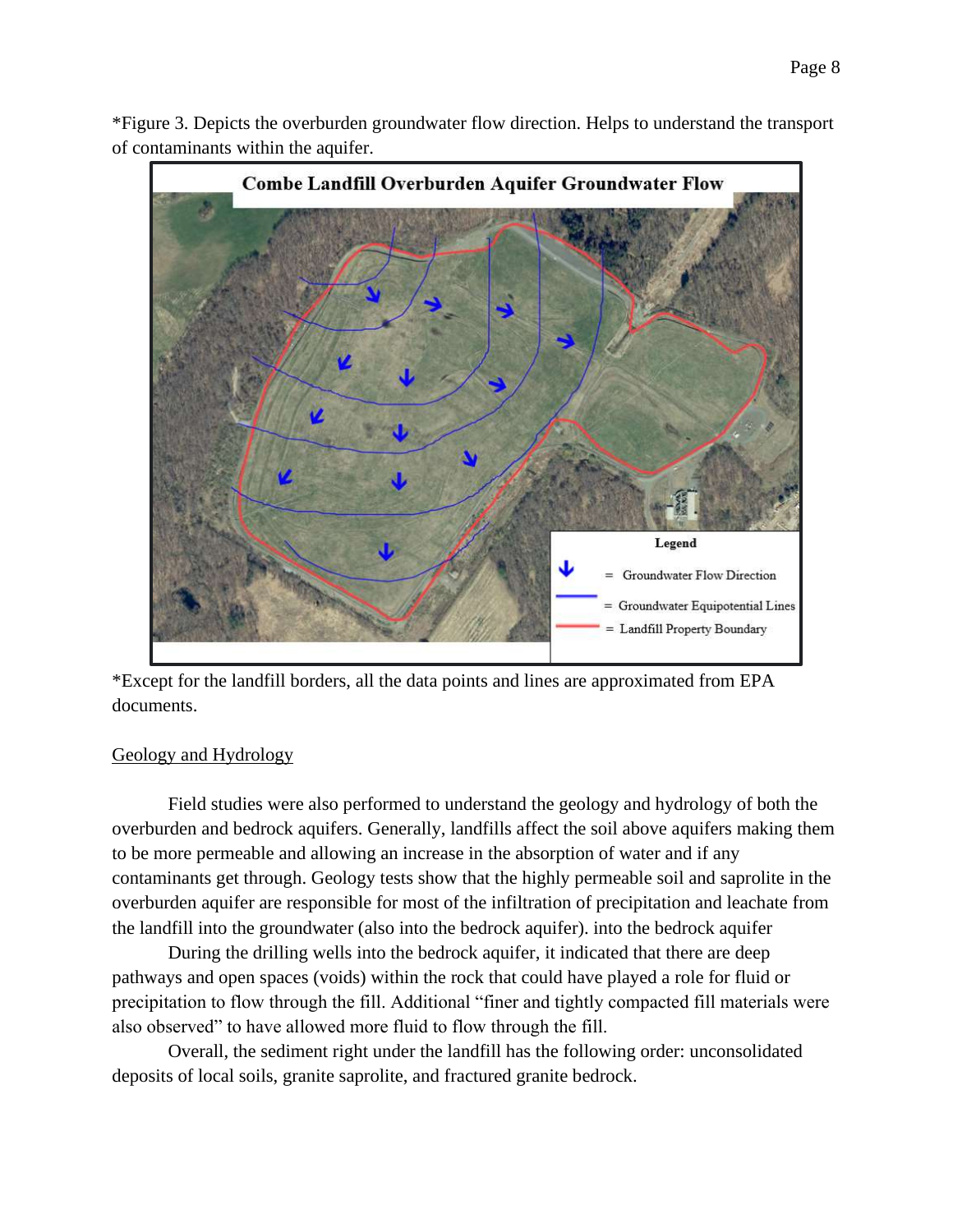The overburden aquifer or also known as the shallow layer exists in the saprolite layer and is saturated with most of the waste. The thicknesses and the depths of the overburden vary depending on the ridges and low-lying areas in and around the site. The permeable soil and saprolite play a large role in the infiltration of precipitation to the bedrock aquifer.

The deep aquifer or the bedrock aquifer is part of the fractured granite bedrock. It was a major source of potable water for nearby residents and businesses. There are about 6 public wells within 2 miles of the site that contain this deep aquifer groundwater. There are some monitoring wells that show contamination within this aquifer, but the focus is on the overburden aquifer as it is directly impactful to the community and the environment.

#### <span id="page-8-0"></span>Recent RI/FS Studies

After the discovery of 1,4-dioxane concentrations in the POET well samples, further investigation of the contaminant and its source was needed. Although this contaminant may have been present in the past, its concentrations were too low to be detected. Over time, accumulation of 1,4-dioxane in the aquifer increased its concentrations and became a human health and water quality concern. Therefore, a new investigation of the contamination in the landfill was imperative.

The recent RI/FS was conducted to OU1 and OU2 areas from 2010 to 2015 to investigate contamination or status of the deep bedrock aquifer and examine the extent of 1,4-dioxane contamination. This study established the following:

- (1) Installation 9 pairs of piezometers and stream gauges
- (2) Sample collections from 5 soil borings

(3) 200 groundwater samples, 22 soil samples, 24 surface water samples, 53 potable well water samples, and 24 sediment samples were collected

- (4) Both short- and long-term water level monitoring data were collected
- (5) Geographical surveys
- (6) Downhole investigations
- (7) Wetland delineation, wildlife surveys, well condition surveys, and land surveys

The study provided evidence indicating that the landfill and the North Waste Cell areas are the sources for 1,4-dioxane contamination within the overburden and the bedrock aquifers. The highest concentration of the contaminant was found in monitoring wells surrounding and downgradient of the North Waste Cell. It was also detected in the local surface water (Trout Brook) and the northeastern corner of the landfill. All samples exceeded 1,4-dioxane concentrations of 0.4 μg/L.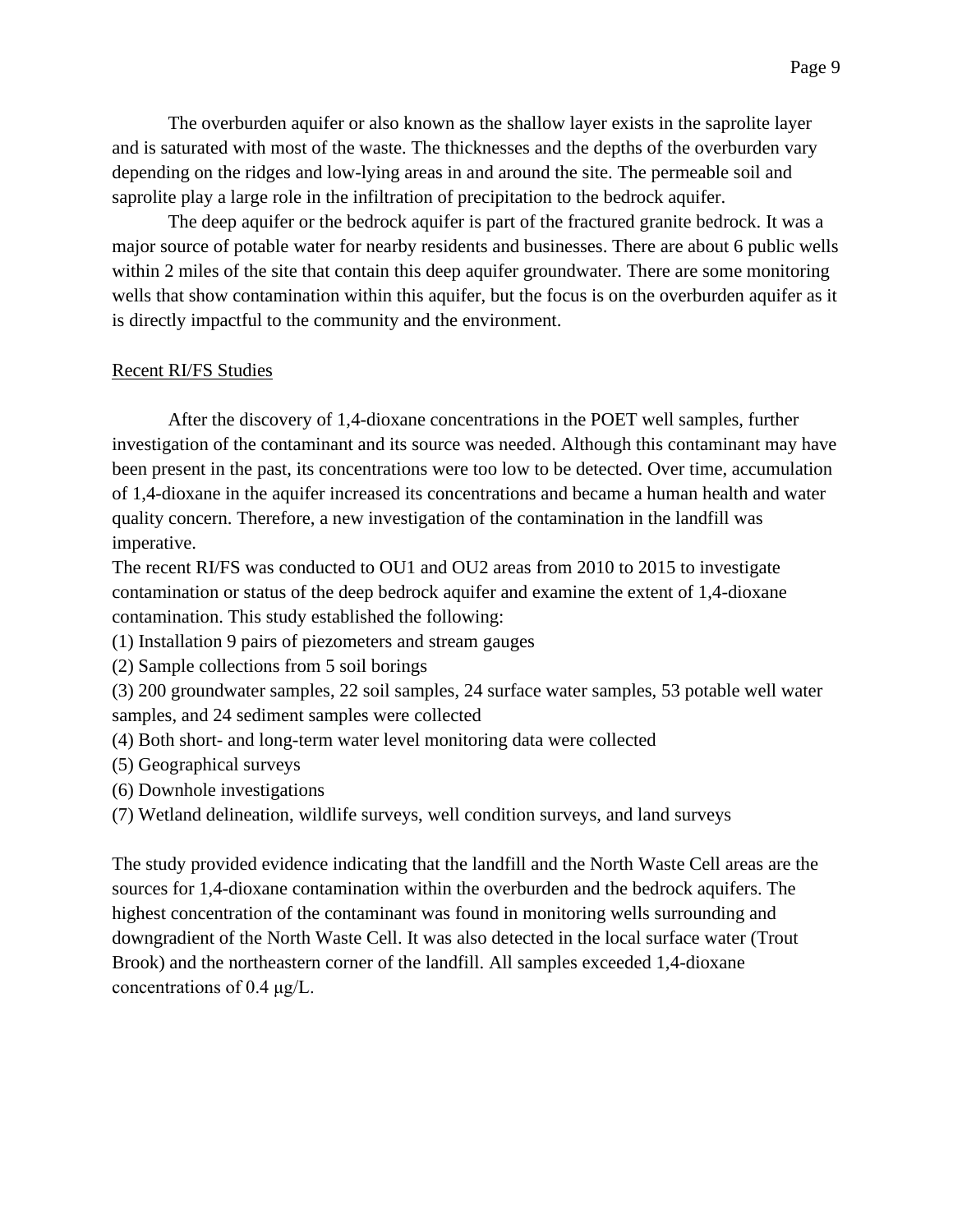### <span id="page-9-0"></span>**Contaminants of Concern and Health Hazards**

Most of the eight identified COCs have acute, chronic, and reproductive/developmental effects. Benzene, TCE, DEHP, lead, and arsenic are also proven carcinogens to humans when exposed at large concentrations whether inhaled or consumed through water. Moreover, there is substantial evidence proving that DEHP and alpha-BHC are probable carcinogens for humans.

The nature and extent of all eight COCs within the aquifers were studied and the following are the most recent results for each contaminant.

## 1,4-Dioxane

Contaminant was present in both overburden and bedrock aquifers. There was a reduction in concentrations in the northeastern part of the landfill since remedial investigation phase work due to constant pumping and testing wells in 2017. The Southern area of the landfill also had a similar trend.

### Benzene

Most of the contaminant plume is in the bedrock aquifer and along the utility corridor (north-east of the site). Since a 2017 long-term pump test in the extraction wells, concentrations have been decreasing, similar to 1,4-dioxane concentrations.

# **TCE**

Although the groundwater samples within the aquifer under the capped fill material did not exceed Groundwater quality standards (GWQS), it was detected in the surrounding areas of the landfill with the highest concentrations at the north-east perimeter of the site.

### DEHP

Most of the plume was identified within the bedrock aquifer along the northeast area of the landfill site during remedial investigations. However, during later detections, only one well sample indicated concentration above GWQS.

### Alpha-BHC

Groundwater samples at the time of pre-design investigations indicated high concentrations exceeding standards. However, they have decreased during the remedial investigation phase of studies.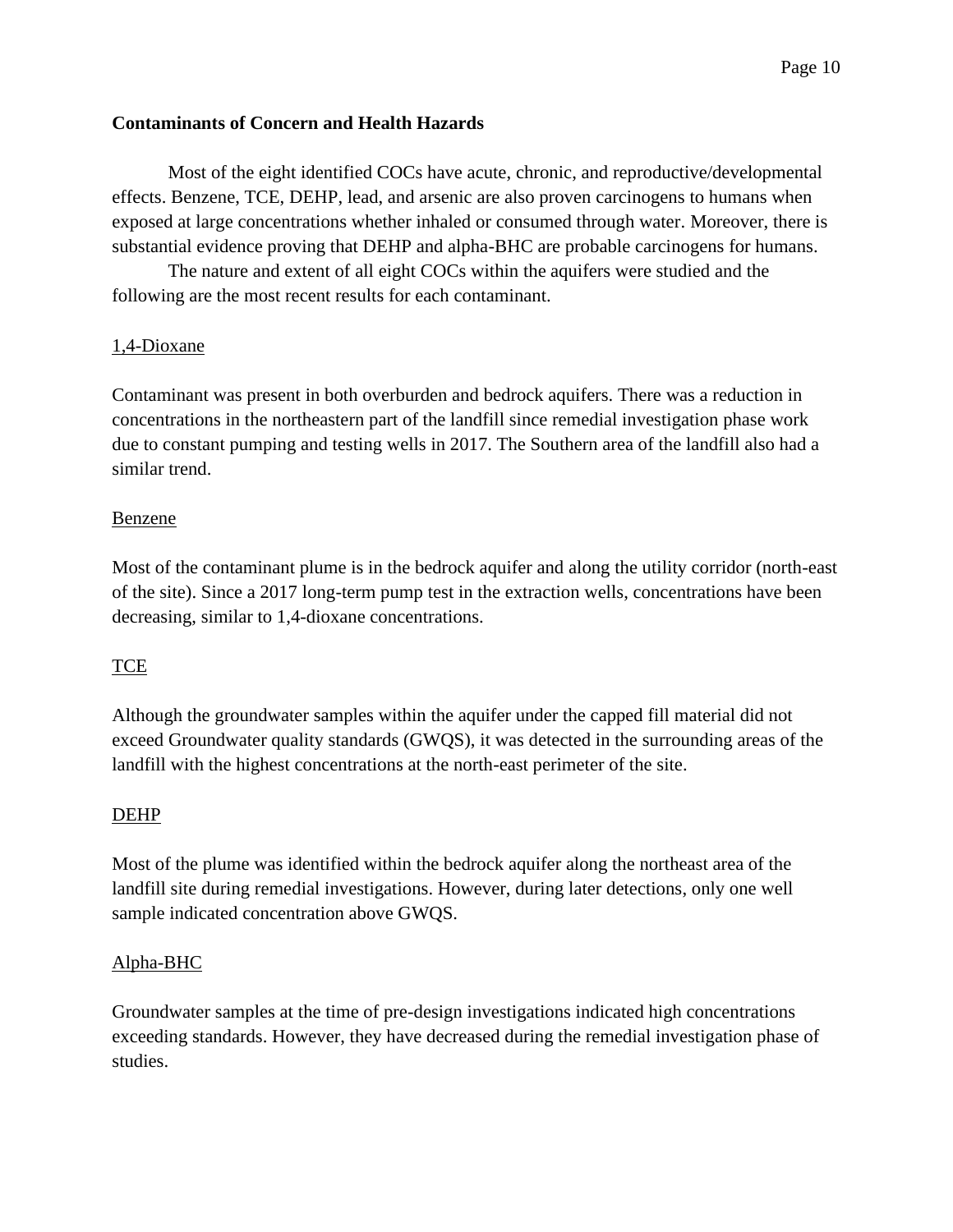#### Lead, Arsenic, and Chromium

Lead and Arsenic concentrations were within the groundwater quality standards (GWQS) in the overburden aquifer but had fluctuating results during bedrock aquifer testing. While Chromium did not exceed GWQS in any of the pre-design investigations, it was later detected in later portions of the remedial processes.

#### <span id="page-10-0"></span>**Remediation of the Site and Current Status**

By 1997, the landfill cap and leachate extraction and treatment systems were installed into the site. Synthetic clay material was used to cap the landfill and a pump and treat system was installed to extract leachate from the landfill and groundwater from the aquifer, treat the contaminants, and discharge the water into Trout Brook. This pump and treat system is established by installing/drilling extraction or pumping wells throughout the site based on the hydrogeological assessments and identification of preferential flow paths within the aquifer [5]. Pump and treat system is also known as groundwater extraction and treatment system (GWET).

#### <span id="page-10-1"></span>Pump and Treat Systems or Groundwater Extraction Treatment (GWET) Systems

It is a groundwater treatment system that pumps groundwater from aquifers (by drilling extraction wells), treats above ground, and discharges into local waterways. It is effective in maintaining a control of the groundwater plume and contaminant removal through diluting methods. The system is also efficient in decreasing and controlling groundwater mounding and migration.



Figure 4. General diagram of the different functions in a GWET system.

The following factors need to be considered and addressed

beforehand:

(1) Contaminant type, area and volume,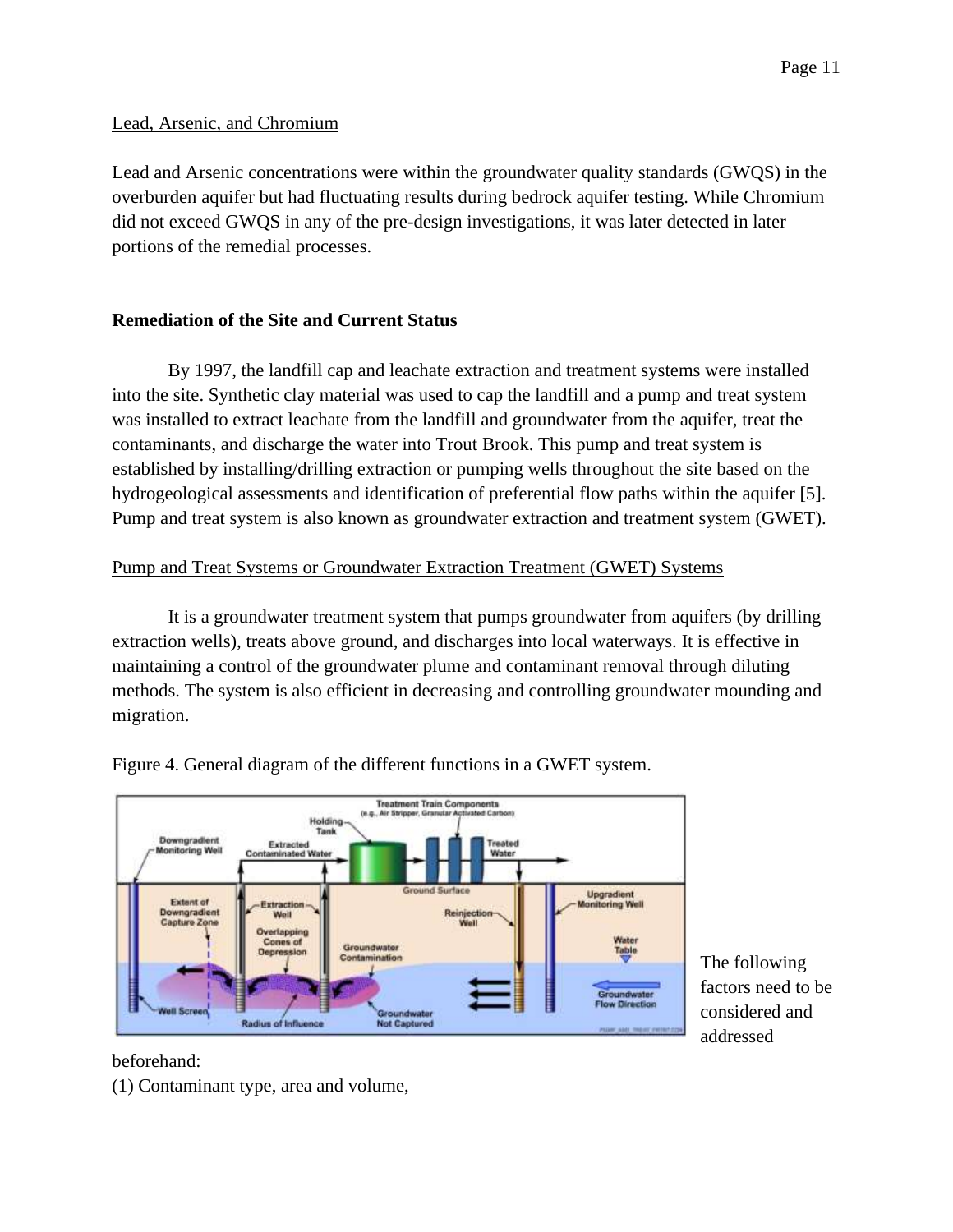- (2) Capture zone analysis,
- (3) Vertical & horizontal wells, recovery trenches or galleries,
- (4) Number and types of extraction pumps,
- (5) Treatment train components (air strippers, and/or granular activated carbon filters, etc.),
- (6) Treatment system compound,
- (7) Location and permitting,
- (8) A monitoring well network, and
- (9) Treatment system influent, intermediate, and effluent sampling points.

Generally, the extraction network wells are designed to become a barrier to contaminated groundwater flow so that the contaminated groundwater does not migrate outside of the downgradient plume so that receptors are protected. The process and motion of pumping from a groundwater well creates a "cone of depression" around the well which forms a "parabolic capture zone" (most of the groundwater from up and down-gradient directions is captured–some of the side gradient) [6]. Capture zones and cone(s) of depression must be designed well so that a proper water level is maintained to prevent mounding by a contaminant barrier or "exposure of the capillary smear zone for volatilization by soil vapor extraction" [6]. Capture zones can be designed where the extraction well(s) could become the boundaries for contaminated groundwater migration.

However, it is known to be ineffective due to the tendency of most contaminants to sorb into the heterogeneous sediment layers of most aquifers. Even if the pumps are extracting and treating the water, the contaminants absorbed into the sediments are slowly back-diffusing into the groundwater from the soil again.

# <span id="page-11-0"></span>Current Status of Remedial Actions

In 2018, an updated remedial plan was established to maintain a long-term monitoring system on the site. This updated remediation plan included the following:

(1) Upgrading the existing pump and treat system to handle increased volume of groundwater

(2) Installation of more bedrock aquifer extraction wells near the OU1 and OU2 borders for more hydraulic control of the contaminated plume. (See the figure in the next page)

(3) Upgrading the GWET or also known as pump and treat system to include treatment for 1,4 dioxane

(4) Disposing and treating all the North Waste Cell area wastage to decrease 1,4-dioxane contamination

(5) General long-term monitoring and sampling of the groundwater contamination concentrations of the entire OU2 site.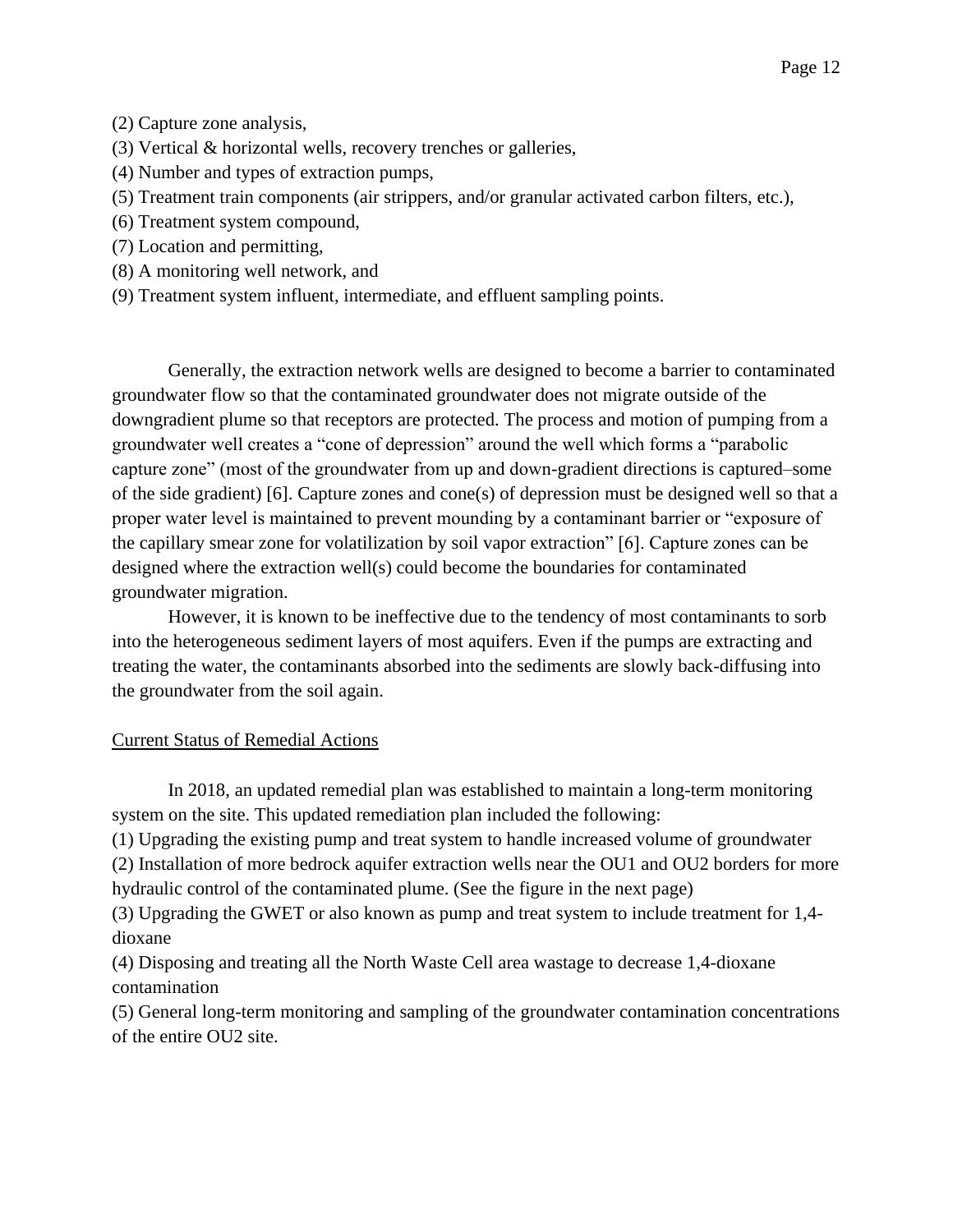By establishing these objectives, a proper control of the contamination plume can be achieved and maintained for future years.

\*Figure 5. The map below shows the extraction and monitoring well locations of the bedrock aquifer. It includes the proposed well locations as according to the new long term remediation plan.



\*Except for the landfill borders, all the location points are approximated from EPA documents.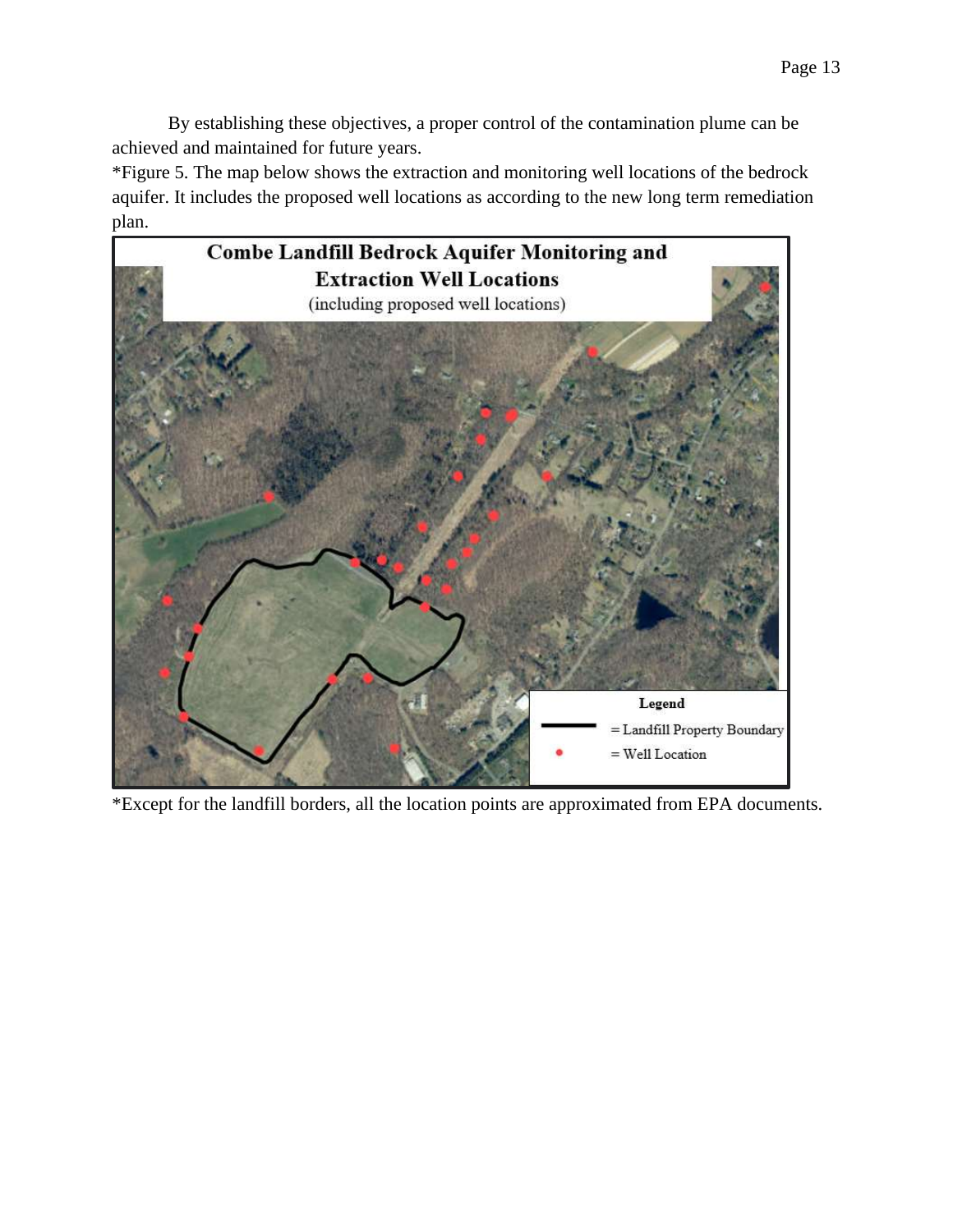#### <span id="page-13-0"></span>**Conclusion**

Only about three percent of the Earth's water is freshwater and about 0.76% is groundwater. The earth's hydrological cycle and environment naturally filters water and provides freshwater access to life on the planet through lakes, rivers and groundwater. However, due to careless human activities that are harmful to the environment and water, there are many groundwater contaminations sites throughout the world. Within the National Priorities List sites of EPA Superfund Sites, about 85% of them are related to groundwater contamination.

Most contaminants are stable in the environment and do not biodegrade or oxidize easily within soil, air or water. This is one of the main reasons why groundwater contamination sites have long term remediation plans. Groundwater infiltrates through sediment, rock and soil underground where chemicals are stored for long periods of time. When remediating groundwater contaminated sites, it is important to also clean the contaminated soil and rock along with groundwater treatments. However, this is an extremely expensive process where soil and bedrock treatment systems are not easy to establish on the site.

Additionally, there is a lot of uncertainty when dealing with groundwater systems because of limited direct visibility of aquifer(s) structure with the soil/sediment and bedrock. Even with all geological and hydrological testing to understand the plume of the contamination and the groundwater flow, there is relative uncertainty with knowing various factors that can impact the system.

Considering the extensive research and effort involved with remediating contaminated sites, changes should be made to prevent it from the start. As a role in the general public, this can and should start with proper management of wastes. By reducing single use materials, reusing as much as possible, properly recycling and decreasing personally produced wastage, it can greatly aid towards forming a circular economy. However, it is not completely realistic to have a functioning society without wastage. Therefore, this wastage must be properly managed at modern designed landfills where a daily soil cover, composite liner system, and landfill leachate/gas collection systems are incorporated. These carefully engineered landfill designs can prevent groundwater contamination in landfill areas effectively.

Despite closure in the early 1980s, this Combe landfill contaminated site still requires remediation that costs millions of dollars and a multi-step process to remove toxic substances that continue to threaten human health and the natural environment. Poor decisions or carelessness can negatively impact the environment and the surrounding life for decades to come.